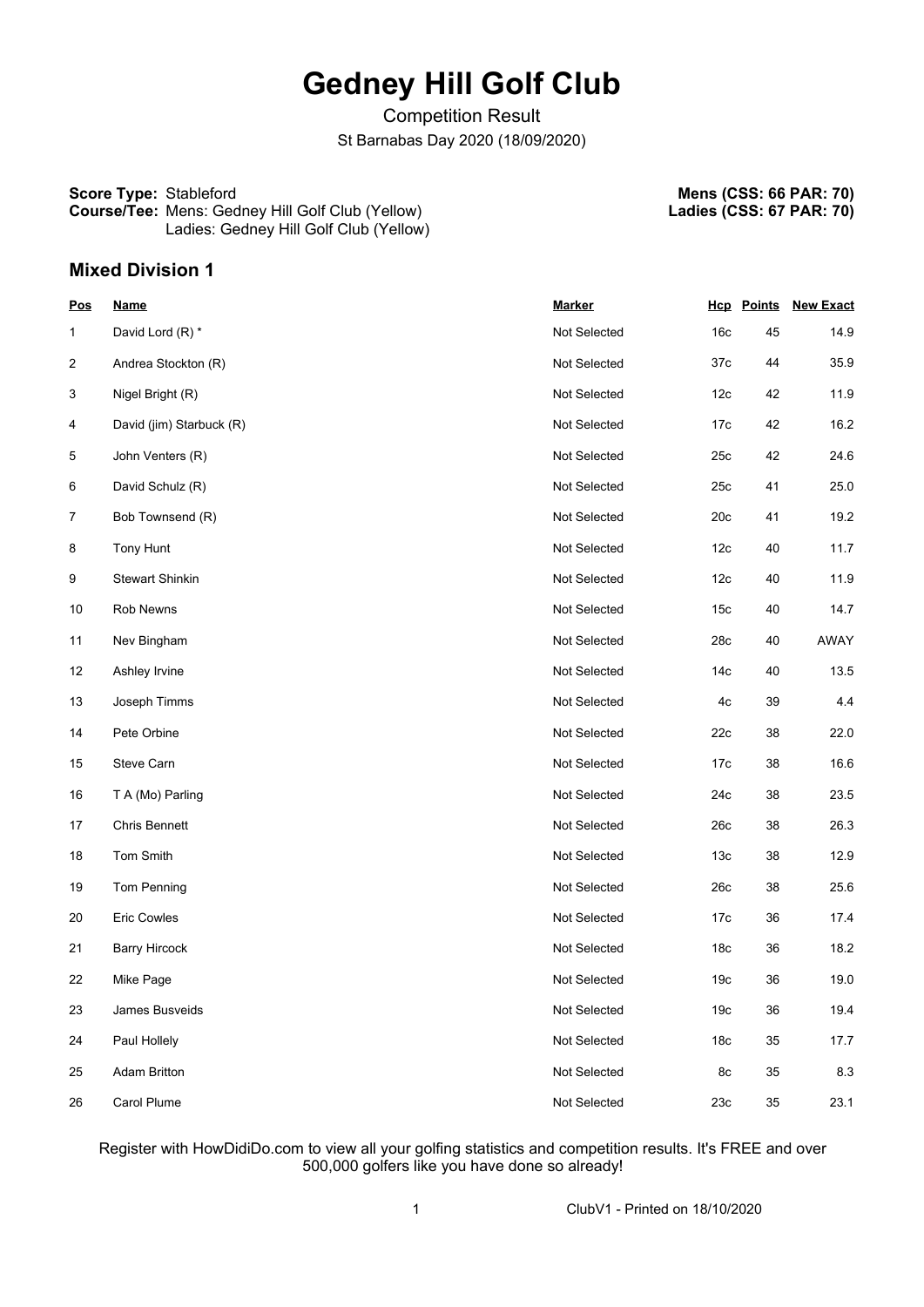#### **Score Type:** Stableford **Course/Tee:** Mens: Gedney Hill Golf Club (Yellow) Ladies: Gedney Hill Golf Club (Yellow)

## **Mixed Division 1**

| <b>Pos</b> | <b>Name</b>           | <b>Marker</b> |                 | <b>Hcp</b> Points | <b>New Exact</b> |
|------------|-----------------------|---------------|-----------------|-------------------|------------------|
| 27         | Raffaele Ragosa       | Not Selected  | 24c             | 35                | 23.9             |
| 28         | Bryan Johnson         | Not Selected  | 20c             | 35                | 19.5             |
| 29         | <b>Stuart Biggar</b>  | Not Selected  | 28c             | 34                | 28.3             |
| 30         | Paul Turner (Non C)   | Not Selected  | 28              | 34                | 28.1             |
| 31         | Noel Delaney          | Not Selected  | 29c             | 34                | 29.1             |
| 32         | Neil Sargeant         | Not Selected  | 19 <sub>c</sub> | 33                | 19.3             |
| 33         | <b>Wally Lawes</b>    | Not Selected  | 18 <sub>c</sub> | 32                | 18.2             |
| 34         | <b>Grant Newman</b>   | Not Selected  | 30 <sub>c</sub> | 32                | $30.5\,$         |
| 35         | Tom Melvin            | Not Selected  | 26c             | 32                | 25.9             |
| 36         | Dean Sargeant         | Not Selected  | 20c             | 31                | 20.3             |
| 37         | <b>Barry Stanford</b> | Not Selected  | 14 <sub>c</sub> | 31                | 13.7             |
| 38         | Greg Walsh            | Not Selected  | 21c             | 31                | 20.7             |
| 39         | K Page                | Not Selected  | 0 <sub>c</sub>  | 31                | AWAY             |
| 40         | Roy Bennett           | Not Selected  | 28c             | 31                | 27.9             |
| 41         | Andy Rasberry         | Not Selected  | 22c             | 30                | 21.7             |
| 42         | Graham East           | Not Selected  | 19 <sub>c</sub> | 30                | 19.5             |
| 43         | Jayne Cowles          | Not Selected  | 39 <sub>c</sub> | 30                | 38.6             |
| 44         | Rob Bye               | Not Selected  | 9с              | 30                | 9.5              |
| 45         | Christine Lord        | Not Selected  | 34c             | 30                | 33.6             |
| 46         | Adrian McGoldrick     | Not Selected  | 25c             | 30                | 25.1             |
| 47         | <b>Chris Davies</b>   | Not Selected  | 8c              | 29                | 7.8              |
| 48         | Craig Moore           | Not Selected  | 28c             | 29                | AWAY             |
| 49         | Ryan Wykes            | Not Selected  | 19 <sub>c</sub> | 28                | 19.1             |
| 50         | <b>B</b> Stone        | Not Selected  | 28c             | 27                | 27.6             |
| 51         | Keith Lawrence        | Not Selected  | 23c             | 27                | 23.4             |
| 52         | Peter Melerski        | Not Selected  | 26c             | 26                | 26.1             |
| 53         | Jayme Dixon           | Not Selected  | 31 <sub>c</sub> | 26                | 30.7             |
| 54         | Keith Partridge       | Not Selected  | 26c             | 25                | 26.4             |
| 55         | Alf Green             | Not Selected  | 22c             | 24                | 21.8             |

Register with HowDidiDo.com to view all your golfing statistics and competition results. It's FREE and over 500,000 golfers like you have done so already!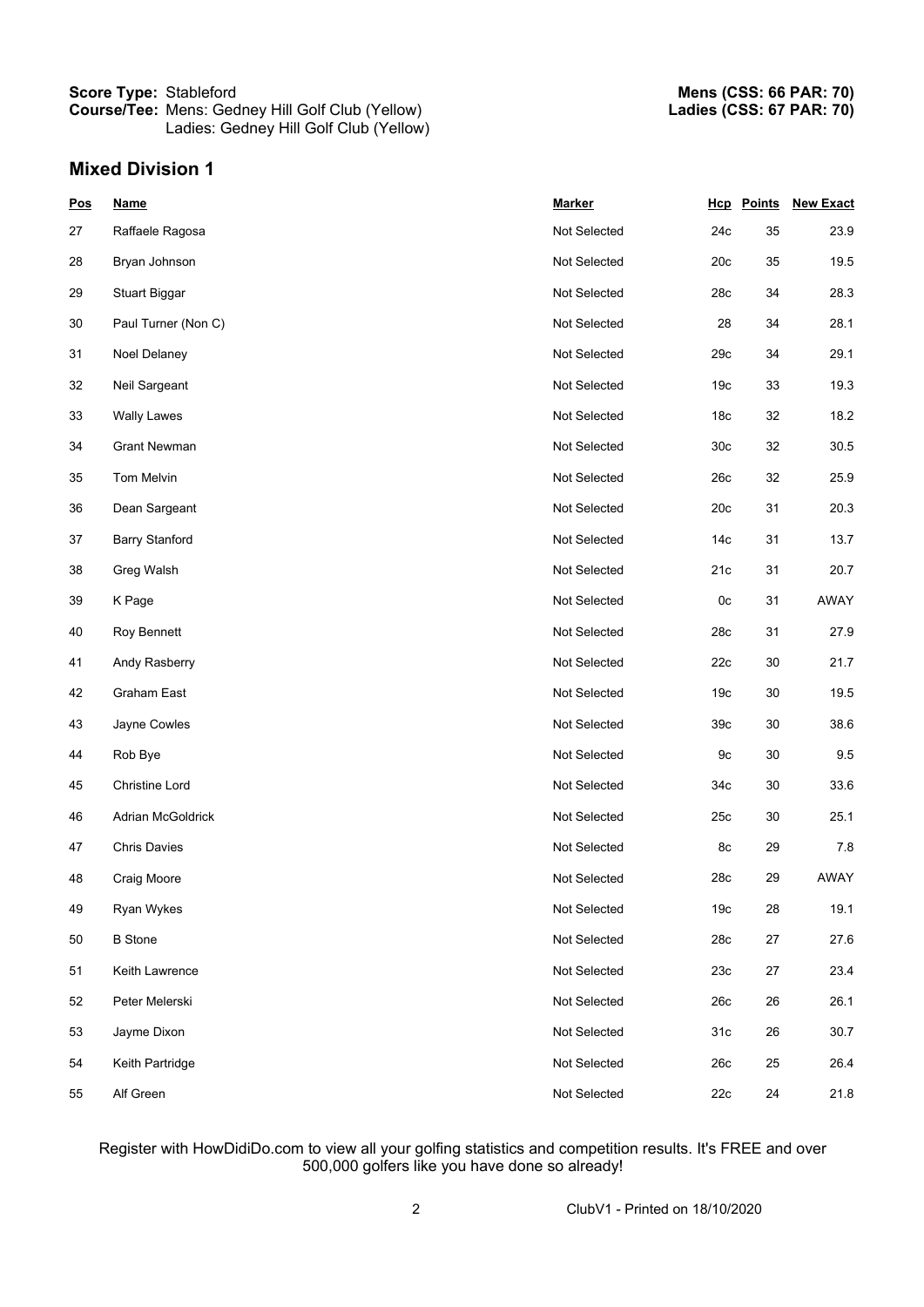#### **Score Type:** Stableford **Course/Tee:** Mens: Gedney Hill Golf Club (Yellow) Ladies: Gedney Hill Golf Club (Yellow)

### **Mixed Division 1**

| Pos | <u>Name</u> | <u>Marker</u> |                 |    | <b>Hcp Points New Exact</b> |
|-----|-------------|---------------|-----------------|----|-----------------------------|
| 56  | Ned Mahoney | Not Selected  | 29c             | 22 | 29.2                        |
| 57  | Wayne Ashby | Not Selected  | 13 <sub>c</sub> | 20 | 13.5                        |

@ = Stableford Adjusted Score

\* An ESR was generated for this player for this round

(R) - Players with Handicap Reduction

Register with HowDidiDo.com to view all your golfing statistics and competition results. It's FREE and over 500,000 golfers like you have done so already!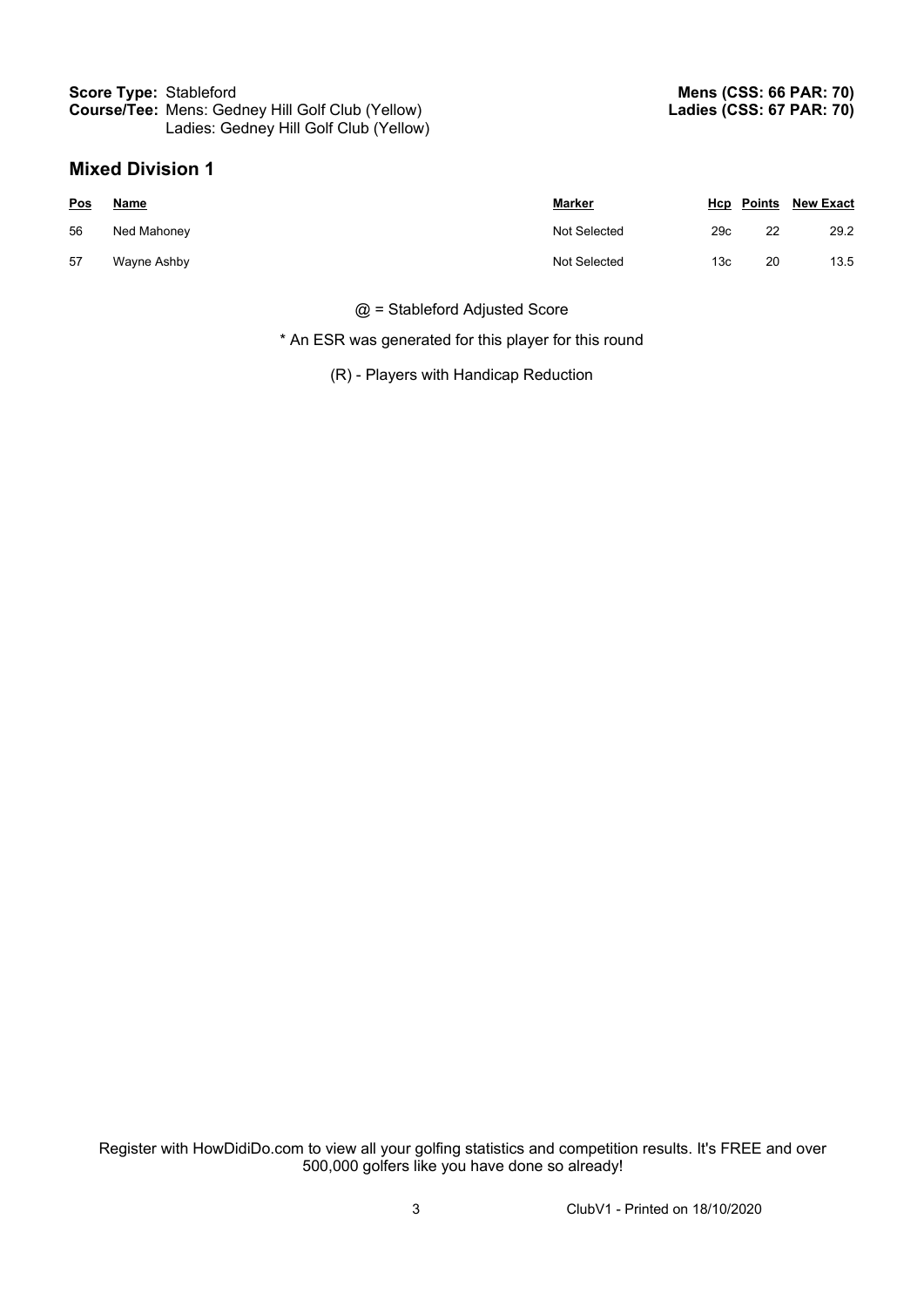## **Gedney Hill Golf Club**

Competition Audit Report

St Barnabas Day 2020 played over the Gedney Hill Golf Club on 18/09/2020

#### **Course Card:** Gedney Hill Golf Club Yellow Card

|                |                          | Hole No. | 1 | $\mathbf{2}$ | 3            | 4  | 5  | 6  | 7              | 8              | 9              | 10             | 11           | 12 | 13             | 14 | 15 | 16             | 17             | 18             |     |
|----------------|--------------------------|----------|---|--------------|--------------|----|----|----|----------------|----------------|----------------|----------------|--------------|----|----------------|----|----|----------------|----------------|----------------|-----|
|                |                          | S.I.     | 8 | 4            | 12           | 14 | 16 | 10 | 18             | $\overline{2}$ | 6              | 15             | 11           | 9  |                | 3  |    | 17             | 5              | 13             |     |
| Rec.           | <b>Name</b>              | Par      | 4 | 4            | 3            | 3  | 4  | 4  | 4              | 4              | 4              | 4              | 3            | 3  | 4              | 4  | 5  | 4              | 5              | 4              |     |
| 167            | Wayne Ashby              | (13)     | 0 | 0            | 5            | 4  | 5  | 4  | 4              | 0              | $\mathbf 0$    | $\mathbf 0$    | 4            | 4  | $\mathbf 0$    | 5  | 7  | 4              | $\overline{7}$ | 5              | 58  |
| $\overline{2}$ | Roy Bennett              | (28)     | 6 | 5            | 5            | 4  | 4  | 4  | 5              | 7              | 6              | $\overline{4}$ | $\mathbf{0}$ | 4  | 6              | 6  | 0  | 6              | $\Omega$       | $\mathbf{0}$   | 72  |
| 3              | <b>Stuart Biggar</b>     | (28)     | 5 | 0            | 4            | 3  | 6  | 0  | 6              | 5              | 7              | 5              | 3            | 3  | 6              | 6  | 8  | 4              | 7              | 6              | 84  |
| 541            | Nev Bingham              | (28)     | 5 | 5            | 4            | 5  | 4  | 4  | 5              |                | 5              | 4              | 4            | 4  | 0              | 6  |    | 5              | 6              | 6              | 86  |
| 85             | Nigel Bright             | (12)     | 4 | 5            | 3            | 3  | 3  | 5  | 3              | 0              | 4              | 4              | 3            | 4  | 4              | 5  | 6  | 4              | 5              | 4              | 69  |
| 4              | <b>Adam Britton</b>      | (8)      | 7 | 4            | 3            | 4  | 4  | 5  | 4              | 4              | 5              | 3              | 3            | 3  | 5              | 6  | 6  | 4              | 5              | 4              | 79  |
| 245            | James Busveids           | (19)     | 4 | 5            | 4            | 4  | 4  | 6  | 4              | 0              | 4              | 4              | 3            | 3  | 4              | 4  | 0  | 6              | 0              | 6              | 65  |
| 240            | Rob Bye                  | (9)      | 5 | 6            | 3            | 3  | 3  | 4  | 3              | 6              | 0              | 5              | $\mathbf{2}$ | 0  | 6              | 6  |    | 4              | 5              | 4              | 72  |
| $\mathbf 1$    | <b>Steve Carn</b>        | (17)     | 4 | 4            | 5            | 4  | 4  | 4  | 4              | 6              | 6              | 4              | 3            | 0  | 3              | 4  | 0  | 5              | 5              | 6              | 71  |
| 57             | <b>Eric Cowles</b>       | (17)     | 5 | 5            | $\mathbf{2}$ | 4  | 5  | 5  | 5              | 6              | 5              | 5              | 3            | 5  | 5              | 4  | 0  | 4              | 5              | 6              | 79  |
| 25             | <b>Chris Davies</b>      | (8)      | 5 | 4            | 0            | 4  | 4  | 4  | 4              | 6              | 3              | 4              | 4            | 4  | 5              | 4  | 0  | 0              | 6              | 5              | 66  |
| 45             | <b>Noel Delaney</b>      | (29)     | 6 | 7            | 4            | 4  | 4  | 4  | 6              | 6              | 5              | 5              | 5            | 4  | 4              | 6  | 9  | $\overline{7}$ | 8              | $\overline{7}$ | 101 |
| 410            | Jayme Dixon              | (31)     | 5 | 5            | 5            | 4  | 0  | 5  | 6              | 7              | 0              | 0              | 5            | 4  | 6              | 7  | 0  | 0              | $\overline{7}$ | 7              | 73  |
| 27             | <b>Graham East</b>       | (19)     | 4 | 6            | 0            | 0  | 5  | 5  | 4              | 6              | 4              | 4              | 3            | 4  | 0              | 6  | 0  | 5              | 6              | 5              | 67  |
| 129            | Alf Green                | (22)     | 5 | 7            | 5            | 4  | 7  |    | 5              | 9              | 6              | 6              | 3            | 3  | 4              |    | 9  | 7              | 6              | 5              | 105 |
| 95             | <b>Barry Hircock</b>     | (18)     | 6 | 5            | 4            | 3  | 6  | 4  | 5              | 5              | 5              | 4              | 3            | 4  | 5              | 5  |    | 3              | 0              | 6              | 80  |
| 158            | Paul Hollely             | (18)     | 6 | 5            | 0            | 3  | 4  | 0  | 4              | 5              | 5              | 4              | 4            | 4  | 5              | 0  | 6  | 5              | 6              | 3              | 69  |
| 340            | <b>Tony Hunt</b>         | (12)     | 4 | 5            | 3            | 3  | 3  | 5  | $\overline{4}$ | 5              | $\overline{7}$ | 3              | 3            | 3  | 4              | 5  |    | 4              | 5              | 5              | 78  |
| 265            | Ashley Irvine            | (14)     | 3 | 5            | 3            | 4  | 3  | 5  | 3              | 6              | 4              | 6              | 3            | 5  | 4              | 4  | 6  | 4              | 0              | 4              | 72  |
| 113            | Bryan Johnson            | (20)     | 4 | 5            | 3            | 3  | 4  | 5  | 4              | 4              | 6              | 5              | 0            | 6  | 6              | 6  |    | 3              | 5              | 6              | 82  |
| $\mathbf{7}$   | <b>Wally Lawes</b>       | (18)     | 6 | 5            | 5            | 4  | 4  | 5  | 5              | 5              | 6              | 4              | 5            | 2  | 7              | 5  | 0  | 5              | 6              | 5              | 84  |
| 51             | Keith Lawrence           | (23)     | 6 | 5            | 3            | 4  | 0  | 5  | 6              | $\overline{7}$ | 6              | 6              | 3            | 3  | 6              | 5  | 0  | 0              | 0              | 5              | 70  |
| 23             | David Lord               | (16)     | 5 | 4            | 0            | 4  | 4  | 4  | 5              | 4              | 4              | 3              | 3            | 4  | 4              | 5  | 6  | 4              | 4              | 4              | 71  |
| 539            | Ned Mahoney              | (29)     | 7 | 6            | 4            | 0  | 0  | 0  | 5              | 7              | 0              | 0              | 5            | 5  | $\overline{4}$ | 6  | 0  | 4              | 0              | 6              | 59  |
| 413            | <b>Adrian McGoldrick</b> | (25)     | 4 | 6            | 5            | 4  | 5  | 6  | 5              | 5              | 6              | 5              | 4            | 5  | 8              | 6  | 9  | 5              | 7              | 6              | 101 |
| 364            | Peter Melerski           | (26)     | 7 | 6            | 5            | 4  | 0  | 6  | 5              | 5              | 5              | 6              | 4            | 0  | 7              | 6  | 0  | 4              | $\mathbf 0$    | 5              | 75  |
| 17             | <b>Tom Melvin</b>        | (26)     | 5 | 0            | 0            | 4  | 4  | 4  | 6              | 6              | 5              | 6              | 4            | 3  | 5              | 6  | 0  | 6              | 8              | 5              | 77  |